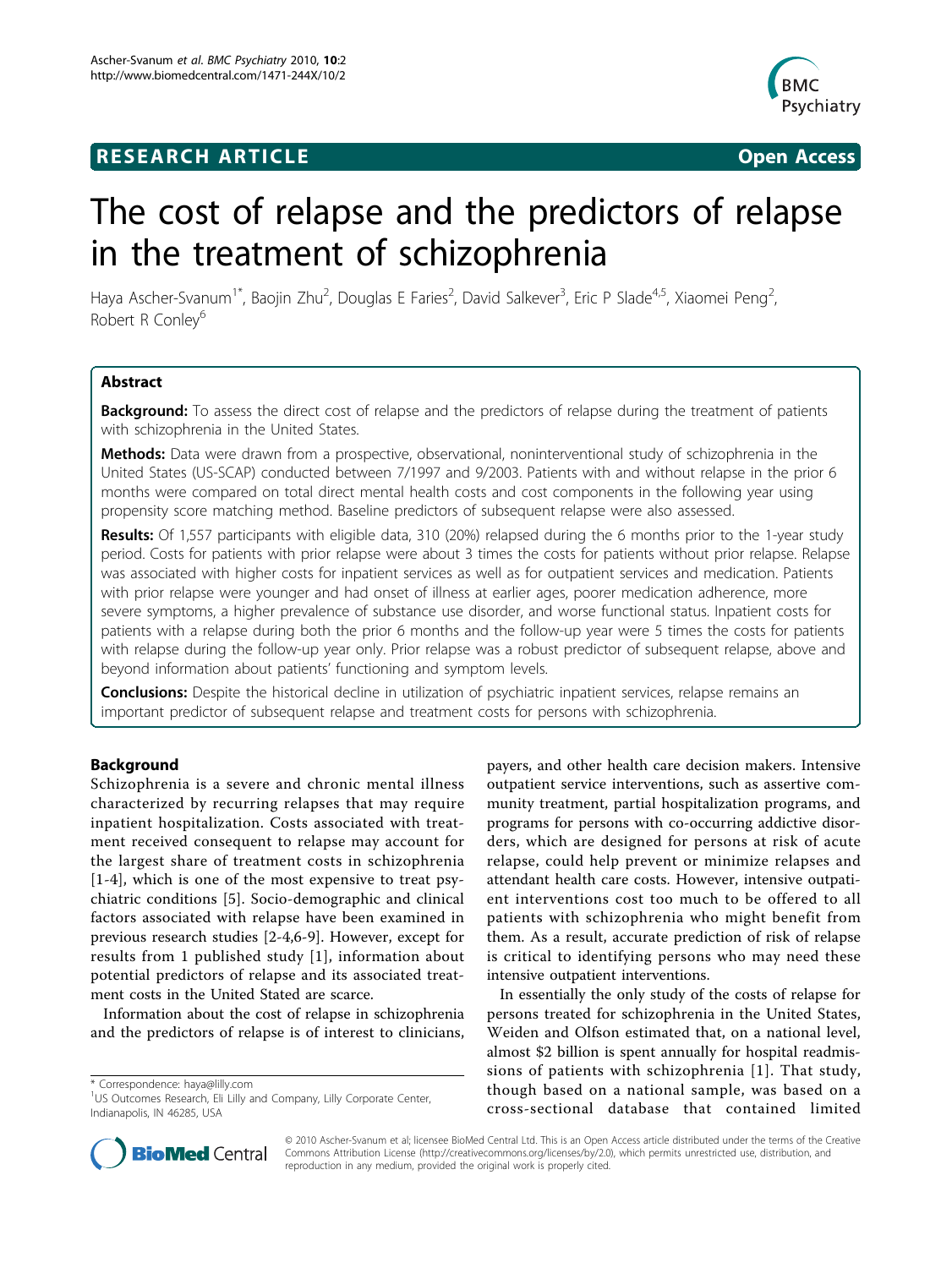information about illness severity and clinical outcomes over time. The data used in the present study were from a longitudinal observational study of persons treated for schizophrenia in usual-care settings in the United States. The purpose of the study was to estimate the direct annual mental health costs of relapse and its cost components, to identify predictors of relapse, and to clarify the role of recent, prior relapse on subsequent costs. It was hypothesized that patients with prior relapse will incur significantly higher total direct mental health cost in the following year than patients without prior relapse and that in addition to higher inpatient hospitalization cost they will incur significantly higher cost of outpatient services. We also hypothesized that patients with both prior and subsequent relapse will be the costliest and that prior relapse will be a significant predictor of subsequent relapse along with other distinct patient characteristics such as substance use and poor medication adherence.

# **Methods**

#### Data source

Data were used from the US Schizophrenia Care and Assessment Program (US-SCAP), a large (N = 2,327) 3 year prospective, observational, noninterventional study of schizophrenia treatment in usual-care settings in the United States conducted between July 1997 and September 2003. Participants were recruited from diverse geographic areas, including the Northeast, Southwest, Mid-Atlantic, and West. The 6 participating regional sites represented large systems of care, including community mental health centers, university health care systems, community and state hospitals, and the Department of Veterans Affairs Health Services. Institutional Review Board approval was obtained, and informed consent was received from all participants.

Participants were ages 18 or older and had been diagnosed with schizophrenia, schizoaffective, or schizophreniform disorder based on Diagnostic and Statistical Manual, Version 4 criteria. Participants were excluded if they were unable to provide informed consent or had participated in a clinical drug trial within 30 days prior to enrollment. Approximately 400 patients enrolled at each of the 6 study sites. Enrollment was not contingent upon participants having been treated with any medication and was independent of concurrent psychiatric or medical conditions, use of concomitant medications, or substance use. Patients could stay on medications received prior to enrollment, and decisions about medication changes, if any, were made by the physicians and their patients. Further details about US-SCAP have been reported elsewhere [[10](#page-6-0),[11](#page-6-0)].

#### Analytical sample

Of 2,327 patients in the US-SCAP, 1,817 (78%) completed a 1-year follow-up interview. Of these 1,817 patients, the present analysis included only participants for whom complete mental health resource utilization data were available for an entire year ( $N = 1,557$  or 85.7%). If more than 1 year of complete resource use information was available for a given patient, data from the earliest year were used. The first year of patients' participation in the study was often the study year.

In addition to comparing patients with and without prior relapse on baseline characteristics and on mental health costs, the impact of prior relapse on subsequent relapse (within the following year) was assessed. This resulted in 4 mutually exclusive groups: 1) patients who relapsed during both time periods (prior Relapse and subsequent Relapse, designated "RR"); 2) patients with No prior relapse but with subsequent Relapse (designated "NR"); 3) patients with prior Relapse but with No subsequent relapse (designated "RN"); and 4) patients who did not relapse during either time period (No prior relapse and No subsequent relapse, designated "NN"). Measures

Relapse was defined as having any of the following: psychiatric hospitalization, use of emergency services, use of a crisis bed, or a suicide attempt. These relapse parameters, with the exception of suicide attempt, were based on information systematically abstracted from patients' medical records every 6 months, using an abstraction form developed for the study. Suicide attempts, for the previous 1-month period, were reported by the patients on the SCAP-Health Questionnaire (SCAP-HQ), a validated measure developed for the study [[12\]](#page-6-0).

Standard psychiatric measures were used to assess participant sociodemographic, clinical, and functional status at baseline. A structured interview was used to identify sociodemographic characteristics. Level of symptom severity was assessed annually with the Positive and Negative Syndrome Scale (PANSS) [\[13\]](#page-6-0) and the Montgomery-Åsberg Depression Rating Scale (MADRS) [[14\]](#page-6-0). Levels of functioning in various domains were assessed with the SCAP-HQ, which provided information on suicide attempts, violent behaviors, medication adherence, drug and alcohol use for the previous month, and arrests in the previous 6 months. Mental and physical levels of functioning were assessed with the 12-Item Short Form Health Survey (SF-12) [[15\]](#page-6-0).

Patient-reported medication adherence was assessed with SCAP-HQ on a 5-point scale. Participants who reported they "never missed" taking their medication or "missed only a couple of times but basically took all medicine" were considered adherent, whereas all others ("took at least half," "took less than half," or "stopped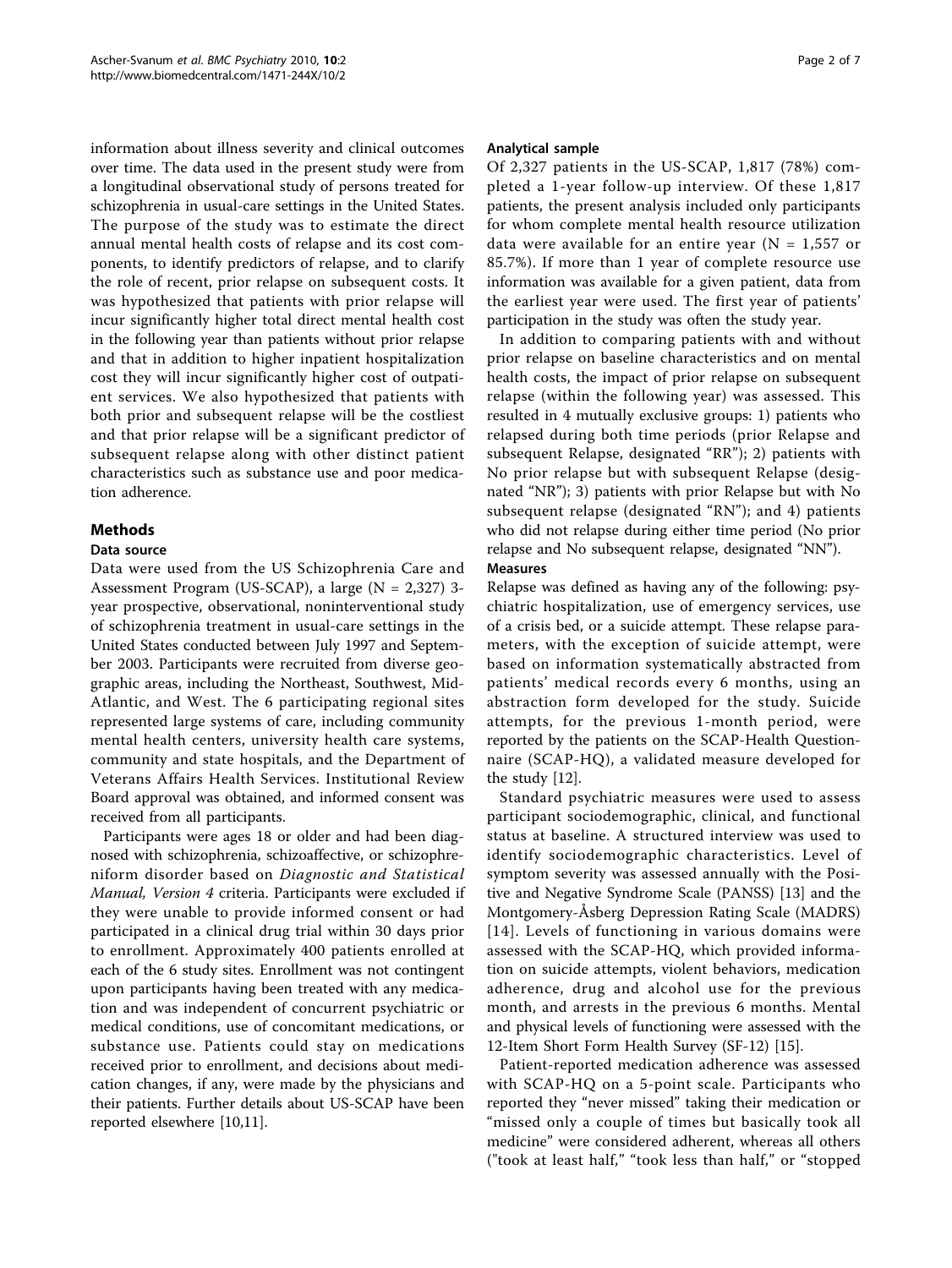taking medication") were considered nonadherent. In addition to patient-reported adherence, medication adherence in the 6 months before the study year was measured by the Medication Possession Ratio (MPR) [[2,6](#page-6-0)]. Using prescription information in patient medical records, the MPR was calculated as the proportion of days with any antipsychotic medication. An MPR value of at least .80 is considered being adherent [[6](#page-6-0)]. Prior research found high correspondence between antipsychotic prescription and their pharmacy fill in this population [\[4](#page-6-0)], and the prescription-based MPR used in this analysis has previously provided results highly consistent with research using pharmacy fill-based MPR [[10\]](#page-6-0).

### Resource utilization and cost

Mental health resource utilization information for each participant was abstracted at baseline and every 6 months thereafter by trained examiners who used a medical record abstraction form developed for this study. At these time points, participants were also queried about treatment received outside their usual health care site, and study personnel obtained medical records from these treatment centers as needed. Total 1-year direct mental health costs included the following cost components: costs of medications (antipsychotics, other psychotropics, such as mood stabilizers, anticholinergics, antidepressants, antianxiety, and sleep agents), psychiatric hospitalizations, day treatment, emergency services, psychosocial group therapy, medication management, individual therapy, and ACT/case management. Consistent with prior antipsychotic drug cost research [\[16,17](#page-6-0)], the costs of atypical antipsychotic medications were based on average wholesale prices discounted by 15%, reflecting the customary discount level in the United States. Costs of psychiatric hospitalization were based on daily per diem costs at each site. To help address variations in resource utilization types, durations, and costs across study sites, the costs of mental health services other than psychiatric hospitalizations, were based on their relative value units developed from resource utilization and cost data available from the management information systems at each site [[18](#page-6-0),[19](#page-6-0)]. Direct cost data were not available for the 6-month pre-study period, but data on relapse, including number of psychiatric hospitalizations and length of stay (LOS) were available. Statistical analysis

Initial statistical group comparisons assessed patients who relapsed during the prior 6 months compared with patients who did not (RR and RN versus NR and NN). Following this, pairwise comparisons among the 4 groups based on prior and subsequent relapse status (NN, NR, RR, and RN) were conducted. Group comparisons were performed using  $t$  tests for continuous variables and Mantel-Haenszel  $\chi^2$  tests for categorical variables. Average total direct mental health costs and cost components were assessed during the study year and were compared between patients who relapsed (in the 6 months preceding the 1-year follow-up) and those who did not using propensity score adjusted bootstrap resampling. Propensity score stratification [[20\]](#page-6-0) was used to adjust for potential confounding factors not attributable to relapse status. A priori covariates for calculating the logit score with this method were age; gender; race/ ethnicity; illness duration; insurance status; a diagnosis of a schizoaffective disorder, comorbid substance use, personality disorder, or mental retardation; enrollment site; a binary indicator for psychiatric hospitalization at the time of enrollment into the US-SCAP study; and time elapsed between US-SCAP enrollment and the start date of each patient's study year. As a sensitivity analysis, the a priori propensity score model was modified to include all baseline covariates for which statistically significant group imbalance was found. The bootstrap resampling approach (1,000 iterations) was used to provide a nonparametric approach due to the skewness of the cost data.

To determine predictors of relapse during the 1-year study period, a stepwise logistic regression analyses was conducted for (1) all patients, (2) patients with prior relapse, and (3) patients without prior relapse.

# Results

#### Patients with versus without prior relapse

Of 1,557 participants eligible for analyses, 310 (20%) relapsed in the 6 months prior to the study period, and 1,247 (80%) did not. As shown in Additional file [1](#page-5-0), patients with prior relapse were significantly younger, with earlier age at illness onset, more severe schizophrenia symptoms and depressive symptoms, higher rates of psychiatric hospitalization in the year prior to enrollment in the study, substance use disorder, arrests, and victimization by others. They also had significantly poorer levels of mental health and were less likely to be adherent with medication (per self-report and MPR). Of the 310 patients with prior relapse, 281 (91%) had a psychiatric hospitalization, 41 (13%) used emergency services or crisis beds, and 20 (6%) reported suicide attempts (numbers exceed 100% because some patients met more than 1 relapse criterion). Most patients (258 of 310, or 83%) met 1 of these 4 criteria for relapse; 31 (10%) met 2; 21 (7%) met 3; and no participant met all 4. Only 1% of the patients (22 of 1557) were inpatients at the start of their 1-year study period.

Compared to patients who did not experience prior relapse, patients with prior relapse incurred significantly higher total annual direct mental health care costs during the 1-year study period, which were nearly 3 times higher for the relapsed (\$33,187  $\pm$  \$47,616) compared with those who did not  $($11,771 \pm $10,611, p < .01).$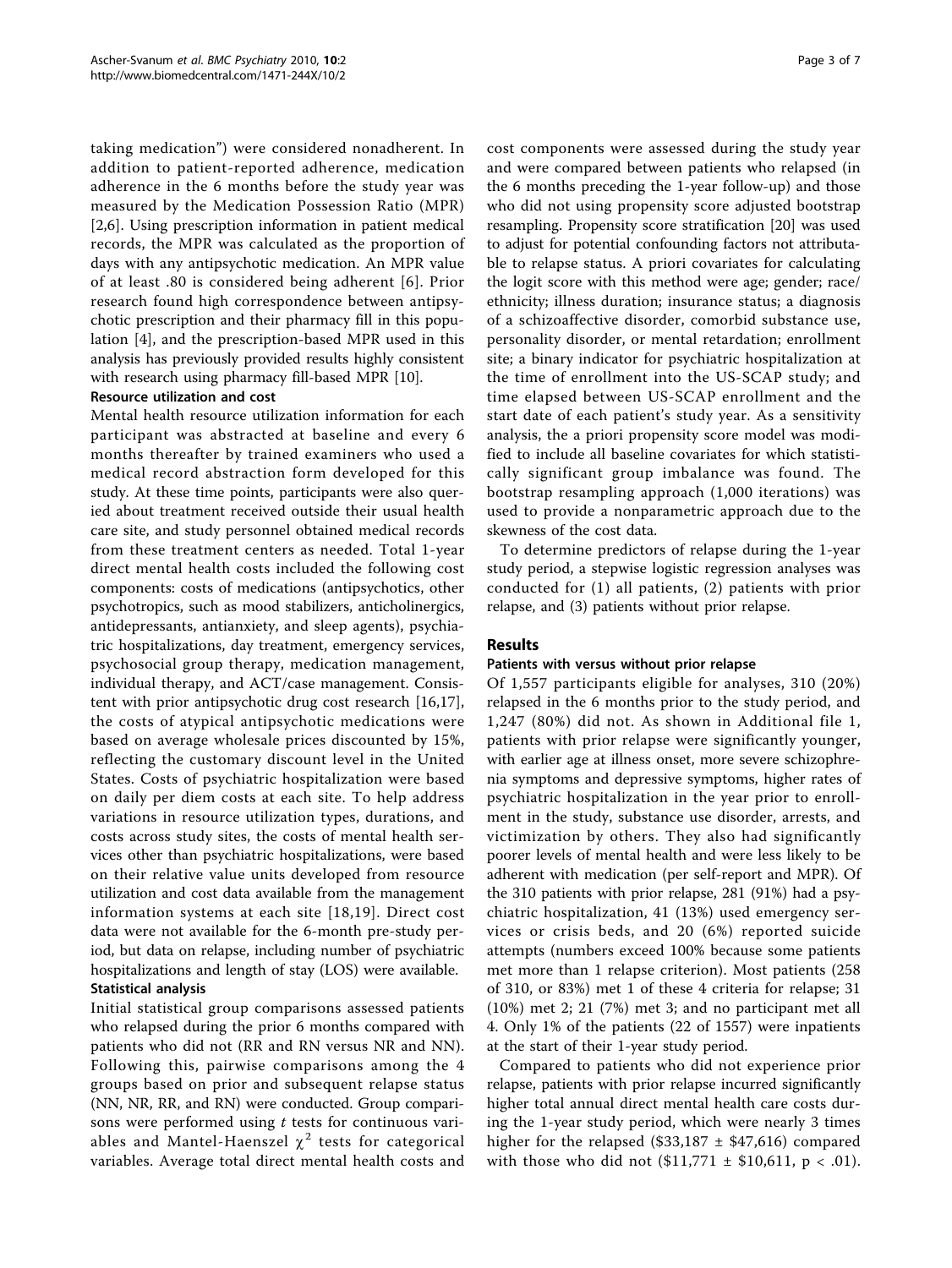Although the relapsed patients had significantly higher psychiatric hospitalization and emergency services costs, they also incurred significantly higher costs for medications and various outpatient services, including medication management, day treatment, individual therapy, and ACT/case management. Results were essentially unchanged when the a priori propensity score model was modified to include baseline covariates for which statistically significant group difference was found.

Furthermore, to help assess whether knowledge about previous relapse improves the ability to predict subsequent treatment costs over and above potential associations with patients' current level of functioning and symptomatology, we have conducted a sensitivity analysis. This analysis compared the total cost and cost components between patients with versus without relapse while adjusting for clinical and functional status as measured by the PANSS, MADRS, and SF12 (physical component score and mental component score) using propensity score estimation. Results of this sensitivity analysis were essentially the same, except that the original significant group differences on medication cost (with significantly higher medication cost for patients with prior relapse) became statistically non-significant. Findings support, therefore, that knowledge about previous relapse improves the ability to predict subsequent treatment costs above and beyond information about patients' functioning and symptom levels.

# Comparisons between groups by prior and subsequent relapse status

Among the 1,557 participants with eligible data, 1,078 (69%) did not relapse in the prior 6 months or during the subsequent 1-year study period (NN group), 157 (10%) experienced relapse during both periods (RR group), 169 participants (11%) did not have a prior relapse but relapsed during the 1-year study period (NR group), and the remaining 153 (10%) experienced prior relapse but did not relapse during the 1-year study period (RN group). These findings indicate that among the non-relapsed in the 1-year follow-up period, 87.6% (1078 of 1231) were correctly identified as non-relapsed based on their prior 6-month status (relapsed or not). This high specificity level was accompanied by moderate sensitivity (48.2%), high negative predictive value (86.4%), moderate positive predictive value (50.6%), and a high overall accuracy level (79.3%).

As shown in Additional file [2,](#page-5-0) significant differences were observed between these 4 groups on baseline characteristics and cost parameters. Compared to patients without prior relapse who relapsed in the subsequent year (NR), the patients with both prior and subsequent relapse (RR) were significantly younger, had a psychiatric hospitalization in the year prior to study enrollment, had more severe symptoms on the PANSS and MADRS, had poorer physical health functioning, and were more likely to be nonadherent per self-report and per medication records (MPR). Compared to the NR group, the group without prior or subsequent relapse (NN) was older, less likely to have comorbid substance-use disorder, had a psychiatric hospitalization in the year prior to study enrollment, had better mental and physical health functioning, and had less severe depressive symptoms. Compared to the NR group, patients with prior relapse but without subsequent relapse (RN) were younger, less likely to have health insurance, had a higher hospitalization rate in the year prior to study enrollment, and had better physical health functioning. Patients without prior or subsequent relapse (NN group) differed from those with both prior and subsequent relapse (RR group) on baseline variables associated with prior relapse, as noted earlier.

The 4 patient groups were also compared on total cost and cost components for the subsequent year (Additional file [2](#page-5-0)). As expected, the RR group was the costliest and was about 5 times more costly than the group who did not relapse (NN). Interestingly, the RR group was 2.4 times more costly than the NR group, although both groups relapsed during the 1-year study period, highlighting the impact of prior relapse on the total cost. In addition, the cost for the RN group was 1.5 times that of the NN group, demonstrating again the economic impact of prior relapse even when no subsequent relapse took place. Costs were driven primarily by psychiatric hospitalization and antipsychotic medications; the mean hospitalization cost for the RR group was almost 5 times that for the NR group (\$38,104 vs. \$7,786,  $p < .001$ ). To better understand the drivers of the differences between the NR and RR groups on hospitalization costs during the 1-year study period, this analysis further compared them on hospitalization parameters. The RR group was found to have a significantly higher average LOS per psychiatric admission compared to the NR group  $(51.24 \pm 101.41 \text{ vs. } 9.84 \pm 20.94 \text{ days})$ p < .001) and significantly more psychiatric hospitalizations  $(1.46 \pm 1.22 \text{ vs. } 0.99 \pm 0.84, \text{ p} < .001)$ .

# Predictors of relapse

The predictors of relapse in the 1-year study for all patients and by prior relapse status are presented in Additional file [3.](#page-5-0) Overall (Additional file [3A](#page-5-0)), the predictors of subsequent relapse included presence of prior relapse, having health insurance, being medication nonadherent, younger at illness onset, and poorer functioning level. Among patients with prior relapse (RN vs. RR groups, Additional file [3B](#page-5-0)), the predictors were more severe schizophrenia symptoms per PANSS and a higher number of psychiatric hospital admissions in the prior year. Among patients without prior relapse (NN vs. NR, Additional file [3C](#page-5-0)), the predictors of subsequent relapse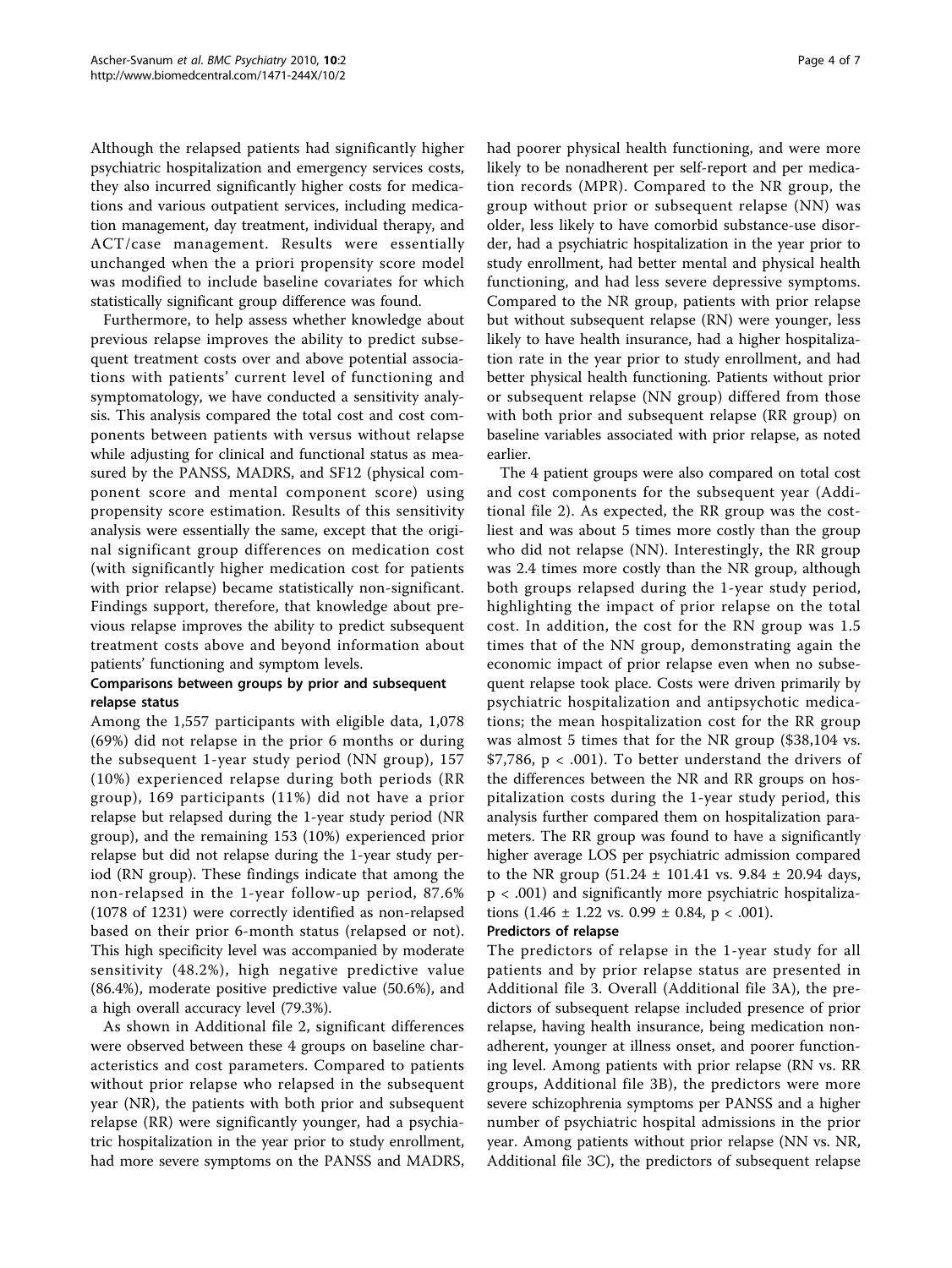were psychiatric hospitalization in the year prior to study enrollment, earlier age of illness onset, and poorer level of functioning.

# **Discussion**

Although prior relapse has long been known to predict future relapse in the study of schizophrenia, this study provides new and useful information about the cost of relapse and its cost components in the United States, the predictors of relapse, and the important role of previous relapse, above and beyond information about patients' functioning and symptom levels. Current findings demonstrate that the annual mental health cost of relapsed patients is about 2 to 5 times higher than for non-relapsed patients, depending on whether the patients had relapsed in the 6 months prior to the 1 year study period. Prior relapse was found to be a strong predictor of subsequent relapse (overall accuracy 79%), showing that most patients who did not relapse in the 1-year study period (88%) were correctly identified as non-relapsed based on their previous 6-month nonrelapse status (high specificity). Moreover, when assessing the costs of patients who relapsed during the 1 year period, those with prior relapse were about 2.8 times more costly. The cost differential was primarily driven by a higher number of hospitalizations and by longer hospital stay per admission. Importantly, the expected higher acute care costs of relapsed patients were accompanied by higher costs for various outpatient services and medication, suggesting that the cost of relapse is not confined to the cost of hospitalizations and emergency services as payers tend to believe, as relapse is also linked to more intense and thus more costly medication management, day treatment, individual therapy, and ACT/case management.

Consistent with prior research [\[1-3,6,9,21,22\]](#page-6-0), the current analysis also found relapsed patients to have a more complex illness profile, which is not only associated with more severe symptomatology but also substance use, legal involvement, lower level of functioning, and poorer medication adherence. Furthermore, this study identified a small set of variables that help predict subsequent relapse in the usual treatment of schizophrenia, demonstrating the predictive value of prior relapse as a robust marker, along with prior medication nonadherence, younger age at illness onset, having health insurance, and poorer level of functioning. The use of these predictors in clinical practice may help improve allocation of resources, such as active case management and adherence interventions, since these programs aim to prevent relapse and hospitalization.

Current findings may also be of value for modeling the cost-effectiveness of treatment for schizophrenia and may also be of interest to payers and other health care

decision makers, especially those involved in developing Medicare capitation models for patients with chronic conditions such as schizophrenia. Using a robust and simple clinical marker such as recent relapse may help improve the accuracy of Medicare risk adjustment models. This information may also be applicable to risk adjustments of premiums under Medicare Part D plans because drug expenditures in the previous year generally had been found to be strongly predictive of current-year drug expenditures for individuals [\[23,24](#page-6-0)]. Policy analysts have suggested that this expenditure pattern between prior and current years should be reflected in riskadjustment formulae [[25\]](#page-6-0), and specifically in Medicare Part D [\[26\]](#page-6-0).

This study has a number of strengths, including the breadth of its clinical and economic measures and the diversity of the patient population across geographies and health care systems, suggesting high generalizability of the findings. The study also has limitations. First is the potential for selection bias. Although propensity score matching was used to adjust for potential selection bias, such methods cannot account for all potentially confounding factors (i.e., unmeasured variables). For example, patients who were hospitalized continuously during the 1-year study period might have contributed disproportionately to overall costs. Accordingly, an additional sensitivity analysis was performed in which 13 such patients were excluded; results were highly consistent with the original findings (e.g., total cost was 2.2 times higher for patients with versus without prior relapse rather than 2.8 times higher). This study also assessed the potential impact of excluding patients from the analysis due to their lacking complete resource utilization data. The excluded patients differed significantly from the included patients on variables shown to be associated with relapse (e.g., younger age, prior hospitalizations, poorer adherence, and more severe symptoms), suggesting that the overall rate of relapse has likely been underestimated.

Second, the costs in this study only reflected direct mental health cost and not total health care costs because the US-SCAP study did not collect data on non-psychiatric resource utilization or indirect costs. Third, the study did not have complete mental health resources information for all patients across the 3-year study, thus curtailing the ability to assess change in costs over time. Fourth, the study did not assess the reason for patients' psychiatric hospitalization; thus there is a possibility that some hospitalizations may not have been directly linked to exacerbation of schizophrenia. And lastly, the results of this study may not be generalizable to patients with schizophrenia whose treatment is covered by private payers because public payers covered almost all US-SCAP participants [[10,27](#page-6-0)].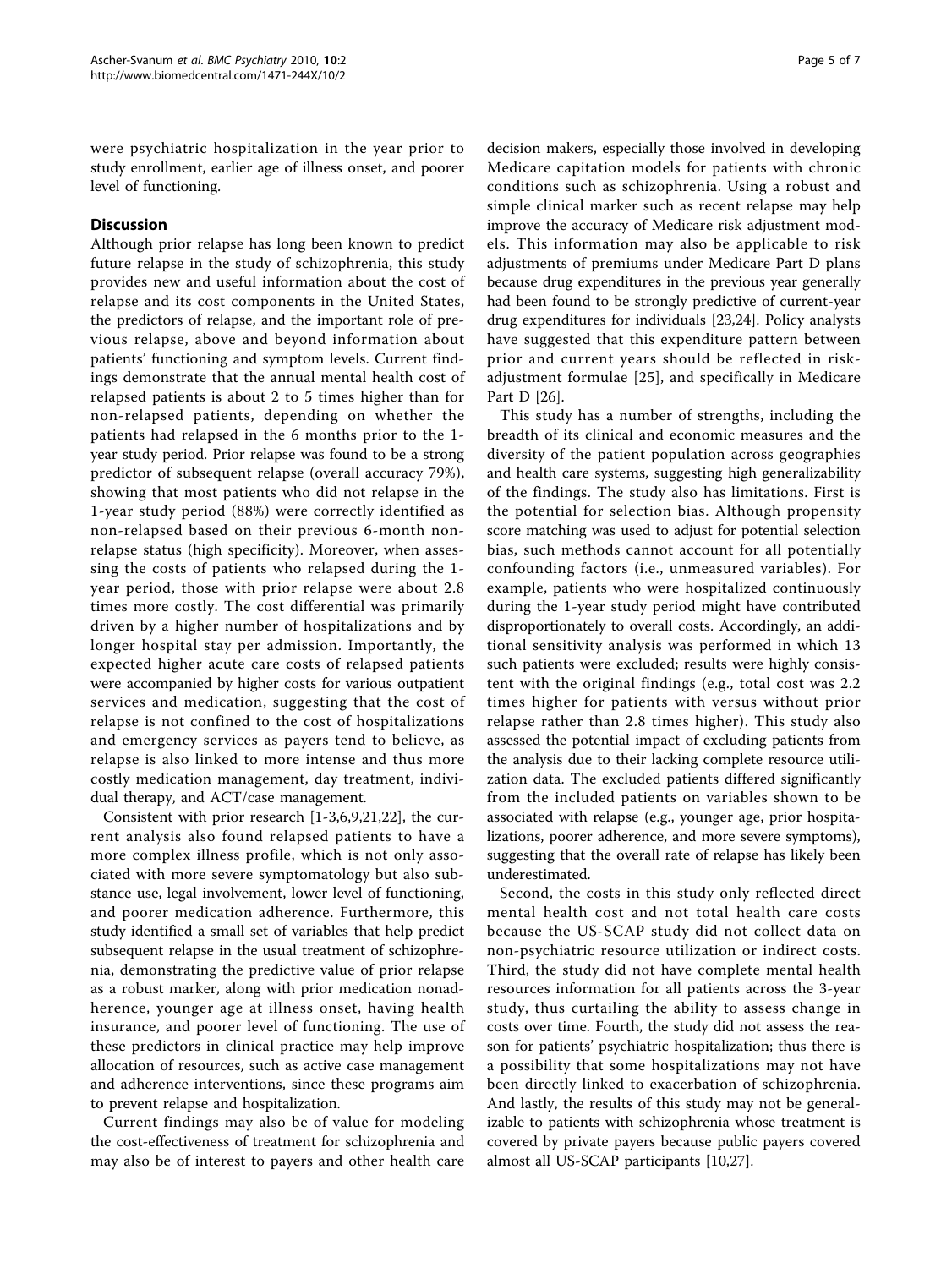# <span id="page-5-0"></span>Conclusions

Relapse of patients with schizophrenia is associated with substantial direct mental health costs that extend beyond the cost of hospitalization to other costly outpatient services and medication costs. Findings highlight the economic impact of relapse and the importance of prior relapse as a predictor of subsequent relapse for clinicians and other health care decision makers. Future research is needed to evaluate the longer-term effects on patient outcomes and health care costs of targeting different interventions to patients at high risk of relapse.

# Acknowledgements

The US-SCAP study and its report were supported by Eli Lilly and Company, Indianapolis, IN, USA and administered by the Medstat Group. We wish to thank the site investigators and others who collaborated in the US-SCAP study: Barrio C, Ph.D., Center for Research on Child and Adolescent Mental Health Services, San Diego, CA; Dunn LA, M.D., Duke University Medical Center Department of Psychiatry, Durham, NC; Gallucci G, M.D., (previously) Johns Hopkins Bayview Medical Center and the University of Maryland Medical Systems, Baltimore, MD; Garcia P, Ph.D., Center for Research on Child and Adolescent Mental Health Services, San Diego, CA; Harding C, Ph.D., Boston University and Community Mental Health Centers in Denver, CO; Hoff R, Ph.D., M.P.H., West Haven Veterans Administration Medical Center (VAMC) and the Connecticut Mental Health Center (CMHC), West Haven, CT; Hough R, Ph.D., Center for Research on Child and Adolescent Mental Health Services, California, San Diego, CA; Lehman AF, M.D., Johns Hopkins Bayview Medical Center and the University of Maryland Medical Systems, Baltimore, MD; Palmer L, Ph.D., The Medstat Group, Inc., Washington, DC; Rosenheck RA, M.D., West Haven Veterans Administration Medical Center (VAMC) and the Connecticut Mental Health Center (CMHC), West Haven, CT; Russo P, Ph.D., M.S.W., R. N., (previously) The Medstat Group, Inc., Washington, DC; Salkever D, Ph.D., (previously) Johns Hopkins University, Department of Health Policy and Management, Baltimore, MD; Saunders T, M.S., Drug Abuse and Mental Health Program Office of District 7 and University of South Florida's Florida Mental Health Institute, Orlando, FL; Shern D, Ph.D., (previously) Drug Abuse and Mental Health Program Office of District 7 and University of South Florida's Florida Mental Health Institute, Orlando, FL; Shumway M, Ph.D., University of California at San Francisco, Department of Psychiatry, San Francisco, CA; Slade E, Ph.D., (previously) Johns Hopkins University, Department of Health Policy and Management, Baltimore, MD; Swanson J, Ph.D., Duke

University Medical Center Department of Psychiatry, Durham, NC; Swartz M, M.D., Duke University Medical Center, Department of Psychiatry, Durham, NC.

Additional file 1: Table S1. Baseline characteristics, direct annual mental health costs and cost components (in 2000 US dollars) for all 1,557 participants and for participants with and without prior relapse<sup>a</sup>. Baseline sociodemographic and clinical characteristics, direct total annual mental health costs and cost components (in 2000 US dollars) for all 1,557 participants and for participants with and without prior relapse.

Click here for file

[ http://www.biomedcentral.com/content/supplementary/1471-244X-10-2- S1.DOC ]

Additional file 2: Table S2. Baseline characteristics, total annual mental health costs, and cost components (in 2000 US dollars) by relapse status<sup>†</sup>. Baseline sociodemographic and clinical characteristics direct total annual mental health costs and cost components (in 2000 US dollars) for 4 groups that differed on relapse status prior to baseline. Click here for file

[ http://www.biomedcentral.com/content/supplementary/1471-244X-10-2- S2.DOC ]

Additional file 3: Table S3. Logistic regression analyses of relapse predictors for the 1,557 participants and by relapse status<sup>a</sup>. Logistic regression analyses of relapse predictors for all the 1,557 participants, for Group RN versus RR ( $n = 310$ ) and for Group NN versus NR ( $n = 1,247$ ). Click here for file

[ http://www.biomedcentral.com/content/supplementary/1471-244X-10-2- S3.DOC ]

### Author details

<sup>1</sup>US Outcomes Research, Eli Lilly and Company, Lilly Corporate Center, Indianapolis, IN 46285, USA. <sup>2</sup>US Statistics, Lilly USA, LLC, Lilly Corporate Center, Indianapolis, IN 46285, USA. <sup>3</sup>Department of Public Policy, University of Maryland, Baltimore County, 1000 Hilltop Circle, Baltimore, MD 21250, USA. <sup>4</sup> University of Maryland School of Medicine, 655 West Baltimore Street, Baltimore, MD 21201, USA. <sup>5</sup>VA VISN 5 Mental Illness Research, Education and Clinical Center, US Department of Veterans Affairs, 10 North Greene Street, Baltimore, MD 21201, USA. <sup>6</sup>US Medical Division, Lilly USA, LLC, Lilly Corporate Center, Indianapolis, IN 46285, USA.

#### Authors' contributions

HA-S conceived of the study, participated in its design, the analytical plan, the interpretation of the results, and helped write the manuscript. BZ performed the initial statistical analyses and participated in the design of the study and the analytical plan. DEF participated in the design of the study, the analytical plan, the interpretation of the results, and assisted in drafting the manuscript. DS and ES participated in the design of the study, the analytical plan, the interpretation of the results, and assisted in drafting the manuscript. They were also involved in preparing the resource utilization costing data of US-SCAP. XP performed the expanded statistical analyses, participated in the design of the study, the analytical plan, and the interpretation of the results. RRC assisted with the interpretation of the results and helped draft the manuscript. All authors read and approved the final manuscript.

#### Competing interests

Dr. Ascher-Svanum is a full-time employee of Eli Lilly and Company. Drs. Zhu, Faries, Peng, and Conley are full-time employees of Lilly USA, LLC. All are shareholders in the study sponsor, Eli Lilly and Company. Dr. Salkever has served as a paid consultant to Eli Lilly and was an investigator on the US Schizophrenia Care and Assessment Program (US-SCAP). Dr. Slade served as a paid consultant to Eli Lilly on the US-SCAP, and his current work is supported in part by the US Department of Veterans Affairs, Capitol Network VISN5 Mental Illness Research and Education Clinical Center.